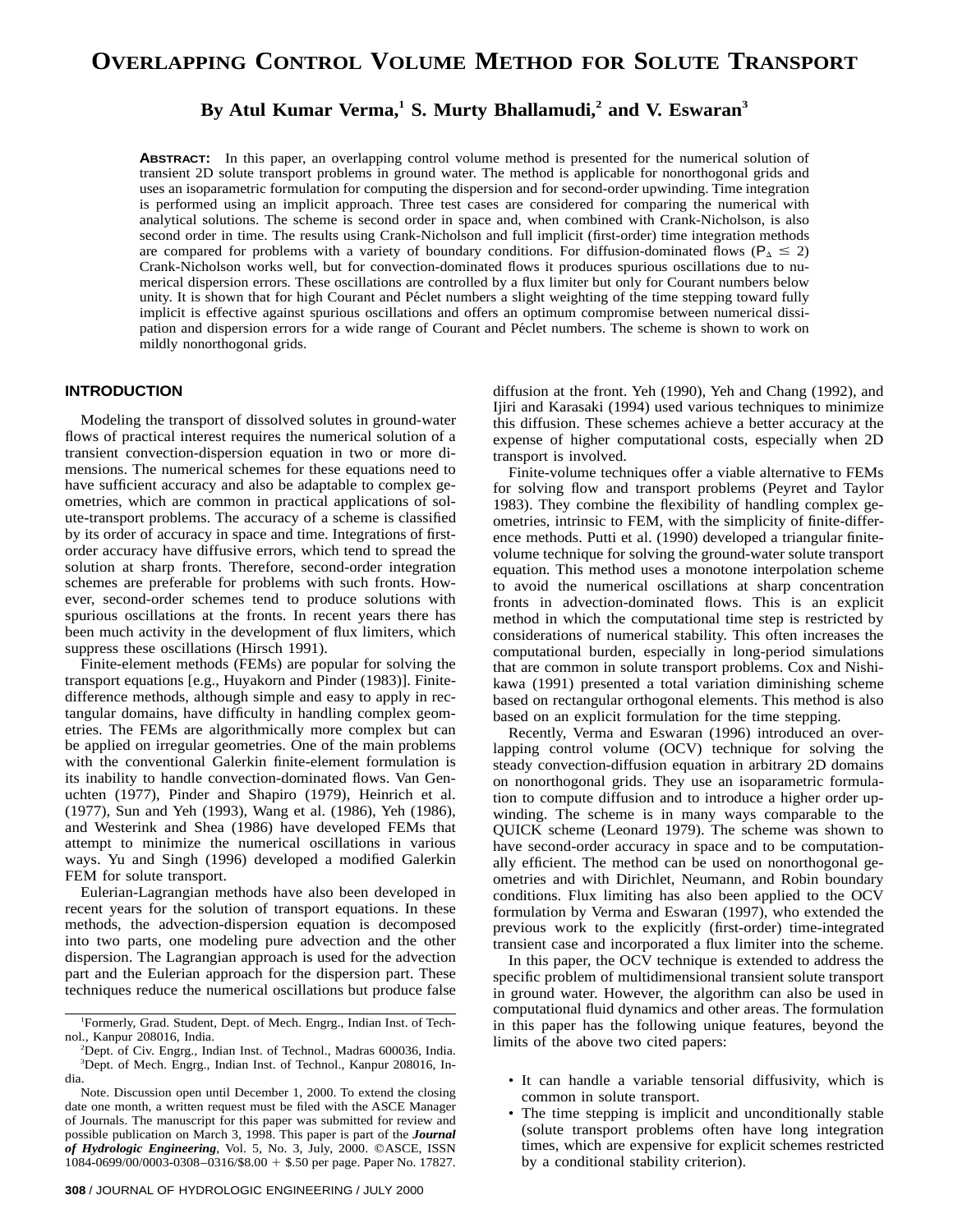- The scheme, already second-order accurate in space, is combined with the Crank-Nicholson time-stepping scheme to be second-order in time as well.
- Satisfactory results can be obtained for a large range of grid Péclet numbers (to at least 2,000) and Courant numbers (to 4), which makes it suitable for large time-step integrations of both diffusions and convection-dominated flows.

This paper presents the formulation of the scheme and the results of three test cases that demonstrate its capabilities. The issue of suppression of spurious oscillations is also addressed. It is shown that a judicious choice of the implicit weighting factor with a previously developed flux limiter (Verma and Eswaran 1997) is highly efficient in suppressing oscillations.

#### **GOVERNING EQUATIONS**

The governing equation for solute transport under saturated ground-water flow conditions is given by (Freeze and Cherry 1979)

$$
R_d \frac{\partial C}{\partial t} = \nabla \cdot (\mathbf{D}_h \cdot \nabla C) - \nabla \cdot (\mathbf{V} C) - \lambda R_d C \tag{1}
$$

where  $C =$  solute concentration;  $V =$  pore-water velocity vector;  $R_d$  = retardation factor;  $\lambda$  = first-order decay coefficient;  $\mathbf{D}_h$  = hydrodynamic dispersion tensor; and  $t =$  time. The elements of the dispersion tensor  $D_{xx}$ ,  $D_{zz}$ ,  $D_{xz}$  (= $D_{zx}$ ) are generally functions of velocity and the molecular diffusion. In the present study, the case of a homogeneous and isotropic medium under 2D ground-water flow with 2D dispersion is considered. However, the numerical scheme is a general one and can be applied to nonhomogeneous, nonisotropic conditions.

#### **FINITE-VOLUME FORMULATION**

The solution domain is discretized into a structured nonorthogonal grid as shown in Fig. 1(a) and a control volume as shown in Fig. 1(b) is considered. The choice of control volume does not involve the determination of any intermediate points and uses the grid point coordinates directly to form the control volumes. Each control volume is labeled by the index of the central node [e.g., the control volume for  $(i, j)$  is shown in Fig. 1(b)]. It can be seen that adjacent control volumes will overlap each other, hence the name ''overlapping control volume'' technique.

On integrating (1) over the control volume and applying the Gauss-divergence theorem, we get

$$
\int\int R_d \frac{\partial C}{\partial t} dA = \oint_{cs} \left[ \left( D_{xx} \frac{\partial C}{\partial x} + D_{xz} \frac{\partial C}{\partial z} \right) n_x \right] dl
$$
  
+ 
$$
\oint_{cs} \left[ \left( D_{xx} \frac{\partial C}{\partial x} + D_{zz} \frac{\partial C}{\partial z} \right) n_z \right] dl
$$
  
- 
$$
\int_{cs} C(u n_x + w n_z) dl - \int\int \lambda R_d C dA
$$
 (2)

where  $dl =$  elemental length on the boundary (control surface) of the control volume;  $n_x$  and  $n_z$  = direction cosines of the local outward unit vector on the boundary in *x* and *z* directions, respectively; and  $dA$  = elemental area of the control volume. Eq. (2) can be partially discretized as

$$
\frac{R_d A_s}{\Delta t} (C^{n+1} - C^n) = \theta [DIFF]^{n+1} + (1 - \theta)[DIFF]^n + \theta [CONV]^{n+1}
$$

$$
+ (1 - \theta)[CONV]^n + \theta [DEC]^{n+1} + (1 - \theta)[DEC]^n \tag{3}
$$



**FIG. 1. Definition Sketch for Control Volume Formulation**

$$
DIFF = \oint_{cs} \left[ \left( D_{xx} \frac{\partial C}{\partial x} + D_{xz} \frac{\partial C}{\partial z} \right) n_x + \left( D_{zx} \frac{\partial C}{\partial x} + D_{zz} \frac{\partial C}{\partial z} \right) n_z \right] dl
$$
  

$$
CONV = -\oint_{cs} C(u n_x + w n_z) dl
$$
  

$$
DEC = -\lambda R_d C A_s
$$

 $A_s$  = area of the control volume;  $\Delta t$  = computational time step; and  $\theta$  = weight parameter, which is equal to 0.0 for explicit schemes and 1.0 for fully implicit schemes. If  $\theta$  is equal to 0.5 we get the Crank-Nicholson scheme, which is second-order time accurate. Superscripts *n* and  $n + 1$  in (3) denote the evaluation of the terms at the time levels *t* and  $t + \Delta t$ , respectively.

The contour integration for the terms on the right-hand side of (3) is counterclockwise. These terms are further discretized as described in the following sections.

#### **Convection Term**

The midpoint rule is used to approximate the convective term

where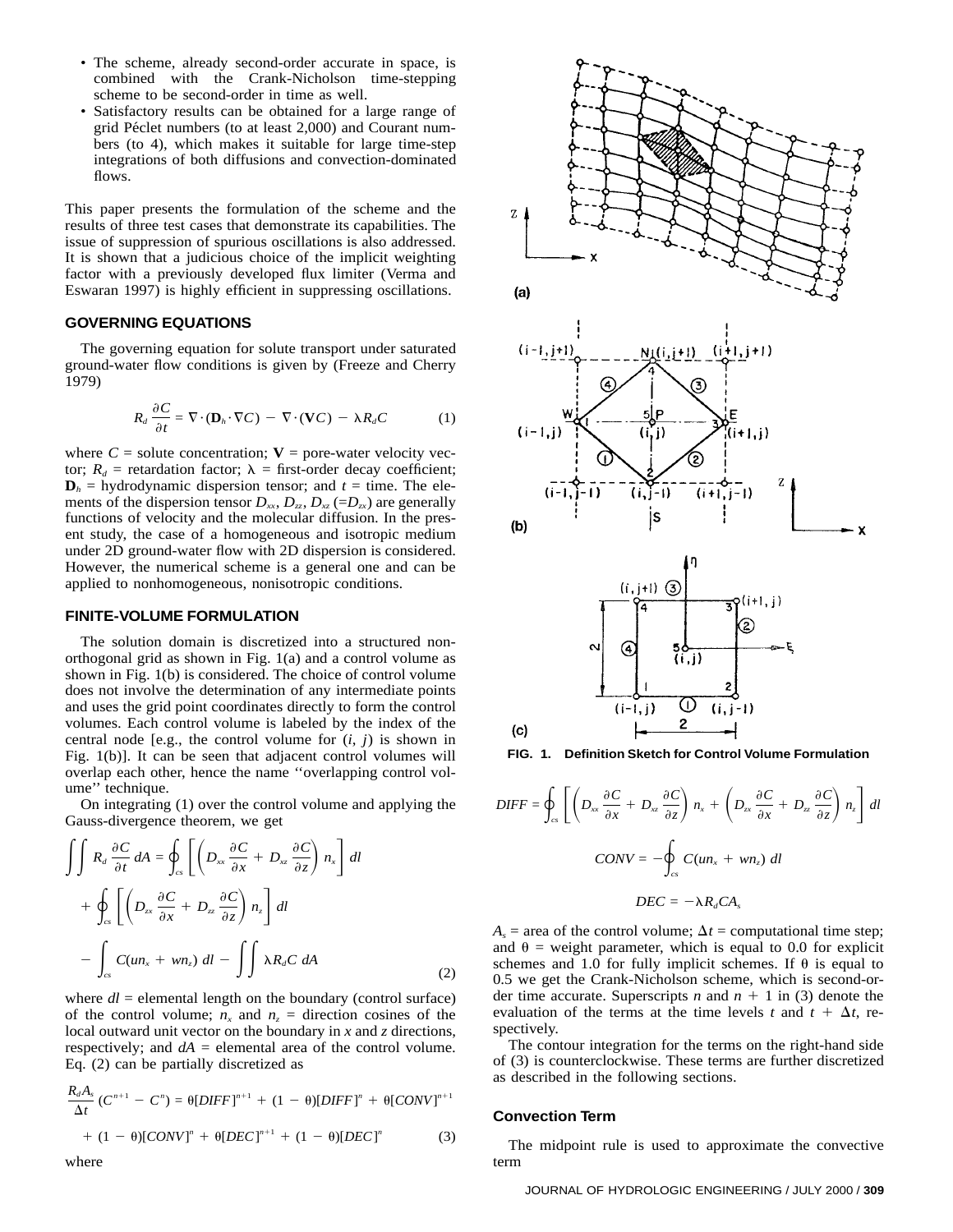$$
\oint_{cs} C(un_x + wn_z) \ dl = \sum_{k=1}^4 C^{(k)} (u^{(k)} \Delta z^{(k)} - w^{(k)} \Delta x^{(k)}) = \sum_{k=1}^4 C^{(k)} F^{(k)}
$$
\n(4)

where the superscript (*k*) refers to the edges of the control volume [see Fig. 1(b)]; and  $F(k)$  is the fluid flux across edge *k*. The quantities  $\Delta x^{(k)}$  and  $\Delta z^{(k)}$  are the changes in the coordinates along the edge, i.e.,  $\Delta x^{(k)} = x_{m+1} - x_m$  and  $\Delta z^{(k)} = z_{m+1}$  $-z_m$  (note these can be negative), where the subscript *m* refers to the node number. The velocity components  $u^{(k)}$  and  $w^{(k)}$  are the averages of the values at the end points of the edge *k*.

The outward volume rate of flow through the edge  $k$ ,  $F^{(k)}$ is given by

$$
F^{(k)} = (u^{(k)} \Delta z^{(k)} - w^{(k)} \Delta x^{(k)})
$$
 (5)

To incorporate the second-order upwinding,  $C^{(k)}$  in (4) is approximated at the midpoint of control surface *k* by interpolation within the upwind control volume adjacent to the surface. For example, referring to Fig. 1(b), if the flow is leaving the control volume  $(i, j)$  across face 1 (i.e.,  $F^{(1)}$  is positive), then  $C^{(1)}$  is approximated by interpolation within the control volume for node  $(i, j)$ . The values at the grid points constituting the control volume  $(i, j)$  are used for determining  $C^{(1)}$ . On the other hand, if  $F^{(1)}$  is negative, the values at the grid points of the control volume  $(i - 1, j - 1)$  are used to obtain  $C^{(1)}$ . The interpolation scheme to obtain the  $C(k)$  value at face *k* is based on mapping of the cell (Verma and Eswaran 1996) onto a  $2 \times 2$  square in a  $\xi - \eta$  space [Fig. 1(c)]. The interpolation is then done using finite-element type shape functions

$$
N_1 = 0.25(-\xi - \eta + \xi \eta) + 0.125(\xi^2 + \eta^2) \tag{6a}
$$

$$
N_2 = 0.25(\xi - \eta - \xi \eta) + 0.125(\xi^2 + \eta^2) \tag{6b}
$$

$$
N_3 = 0.25(\xi + \eta + \xi \eta) + 0.125(\xi^2 + \eta^2) \tag{6c}
$$

$$
N_4 = 0.25(-\xi + \eta - \xi \eta) + 0.125(\xi^2 + \eta^2) \qquad (6d)
$$

$$
N_5 = 1 - 0.5(\xi^2 + \eta^2) \tag{6e}
$$

which are used for the isoparametric interpolation of

$$
x = \sum_{i=1}^{5} N_i x_i \tag{7}
$$

$$
z = \sum_{i=1}^{5} N_i z_i \tag{8}
$$

$$
C = \sum_{i=1}^{5} N_i C_i \tag{9}
$$

where the subscript *i* refers to the node number [see Fig. 1(b)]. The value of  $C^{(k)}$  is determined, for upwinding, at the midpoint (in  $\xi$ ,  $\eta$  space) of any edge *k* by first determining  $N_1$ ,  $N_2$ ,  $N_3$ , ...,  $N_5$  for the corresponding  $\xi$  and  $\eta$  values (e.g.,  $\xi = 0$  and  $\eta = -1$  for  $k = 1$ ) of the upwind cell and then using (9).

#### **Diffusion Term**

The diffusion term is also approximated using the midpoint rule. This term is discretized as given below

$$
\oint_{cs} \left[ D_{xx} \frac{\partial C}{\partial x} + D_{xz} \frac{\partial C}{\partial z} \right] n_x + \left( D_{zx} \frac{\partial C}{\partial x} + D_{zz} \frac{\partial C}{\partial z} \right) n_z \right] dl
$$
\n
$$
= \sum_{k=1}^{4} \left[ D_{xx}^{(k)} \left( \frac{\partial C}{\partial x} \right)^{(k)} + D_{xx}^{(k)} \left( \frac{\partial C}{\partial z} \right)^{(k)} \right] (\Delta z)^{(k)}
$$
\n
$$
- \sum_{k=1}^{4} \left[ D_{xx}^{(k)} \left( \frac{\partial C}{\partial x} \right)^{(k)} + D_{zz}^{(k)} \left( \frac{\partial C}{\partial z} \right)^{(k)} \right] (\Delta x)^{(k)} \tag{10}
$$

where  $D_{xx}^{(k)}$ ,  $D_{zz}^{(k)}$ , and  $D_{xz}^{(k)}$  are again determined using averages of the end-point values and  $(\partial C/\partial x)^{(k)}$  and  $(\partial C/\partial z)^{(k)}$  are determined at the midpoint (again in  $\xi$ ,  $\eta$  space) of the edge  $k$ using the derivatives of the shape functions  $N_i$ 

$$
\left(\frac{\partial C}{\partial x}\right)^{(k)} = \sum_{i=1}^{5} \left(\frac{\partial N_i}{\partial x}\right)^{(k)} C_i
$$
\n
$$
\left(\frac{\partial C}{\partial x}\right)^{(k)} = \left(\frac{\partial C}{\partial x}\right)^{(k)} C_i
$$
\n(11)

$$
\left(\frac{\partial C}{\partial z}\right)^{(k)} = \sum_{i=1}^{5} \left(\frac{\partial N_i}{\partial z}\right)^{(k)} C_i
$$
 (12)

where the derivatives of the shape functions are computed during the initialization procedure and stored for subsequent use.

#### **Decay Term**

The decay term *DEC* in (3) is computed using the scalar value *C* at the cell center.

#### **Boundary Conditions**

In the earlier study (Verma and Eswaran 1996), boundary conditions were implemented through the use of additional fictitious points along the domain boundary. These additional points were needed for the upwinding and diffusion term calculations at the grid points on the boundary. The values of scalar *C* at these fictitious points were specified using a quadratic extrapolation. In this study, simple (i.e., first-order) upwinding is used for cell faces next to the boundary. This allows for a direct implementation of both Dirichlet and Neumann boundary conditions. Numerical experimentation has indicated that the difference in results obtained using the above two methods is not significant for the problems studied here.

#### **Solution Procedure**

Finally, with the above formulation, the discretized equation for (1) can be written

$$
a_p C_p = \sum_{nb} a_{nb} C_{nb} + b \tag{13}
$$

where  $C_p$  = (unknown) concentration value at the central node;  $C_{nb}$  = (unknown) values at the neighbors (including those for neighboring control volumes introduced by upwinding); and *b*  $=$  sum of known quantities. The coefficients  $a_p$  and  $a_{nb}$  are given in Appendix I. The Gauss-Seidel iterative technique is used to solve the discretized equation. The coefficient matrix may lose its diagonal dominance in highly convective flows and the iterative scheme thus may become unstable. To facilitate iterative convergence, the terms with negative coefficients in the summation in (13) are approximated by previous iteration values and transferred to *b*. This improves the numerical convergence properties of the algorithm without affecting its discretization consistency, because the converged solution satisfies the original discrete equations. No difficulties were encountered in solving the variety of test problems using this procedure.

#### **FLUX LIMITER**

There has been considerable interest in recent years on the use of total variation diminishing and flux-limiting schemes to avoid the overshoots/undershoots inherent in second-order solutions of flows with sharp gradients [e.g., Hirsch (1991)]. Mostly, flux-limiting schemes have been used with steady-state formulations or explicit time-integration schemes. A flux-limiting scheme has been developed for the OCV method. The flux limiter has shown itself to be effective in removing oscillations in steady-state and explicitly time-stepped problems (Verma and Eswaran 1997).

The algorithm developed by Verma and Eswaran (1997)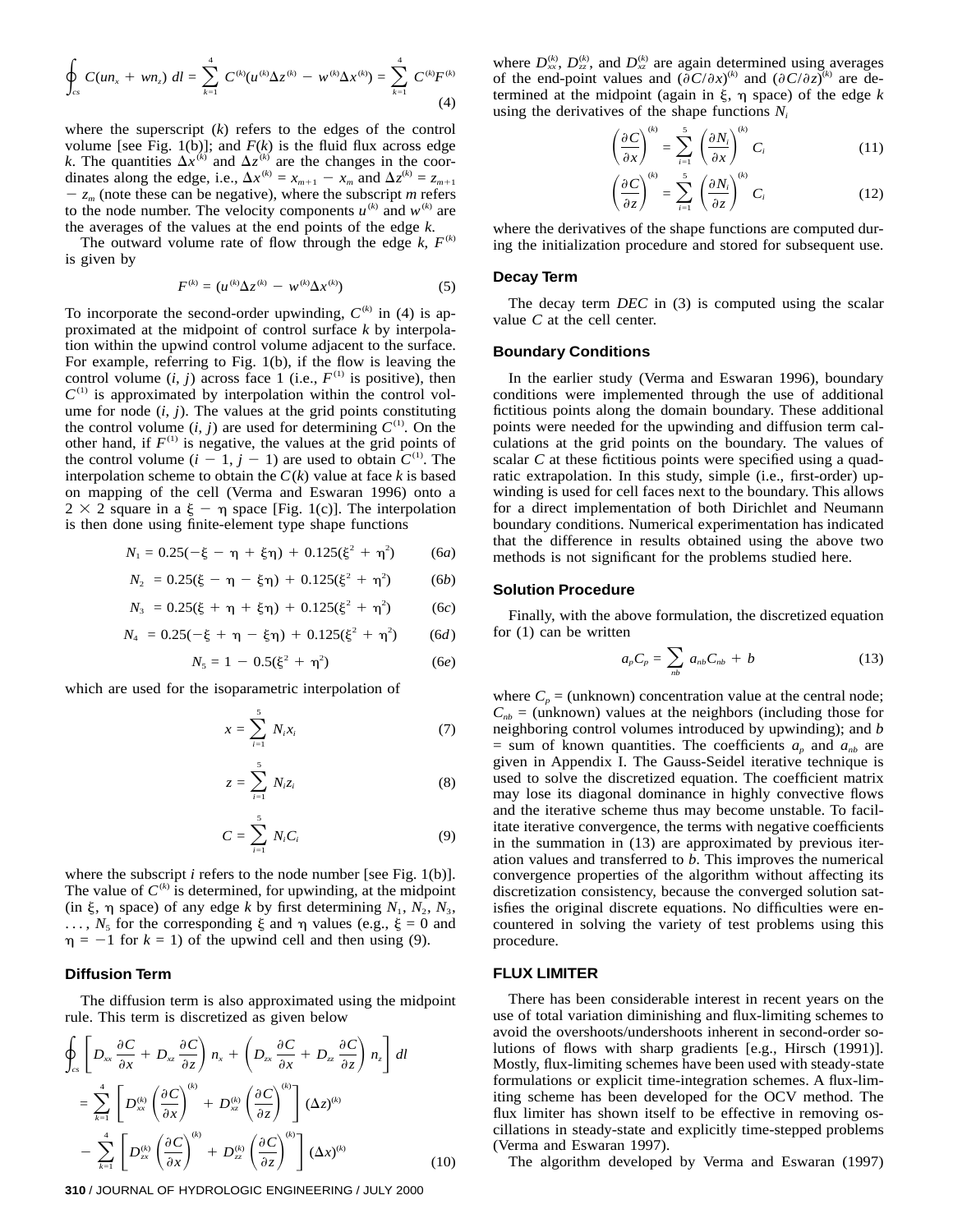uses second-order upwinding normally but switches to firstorder upwinding in abnormal cells where second-order upwinding would cause unboundedness. A cell is considered to be abnormal when the scalar value at the central node is outside the range of values at the cell corners. The algorithm is given in detail in the referred paper and hence is not repeated here. The above flux limiter is used here without any major modifications, the only difference being the use of ''estimated'' values in the implicit iterations instead of the known values as in the explicit solution.

#### **RESULTS**

Three test cases of transient 2D transport in porous media are considered in this section. In the first two cases, we compute the transport of a scalar in rectangular domains with three different types of boundary conditions. The solution with Crank-Nicholson and fully implicit time-stepping schemes are compared. The third case considers nonrectangular domains and nonorthogonal grids; methods are presented for the suppression of spurious oscillations in the solutions, and the scheme's applicability for a wide range of Courant and grid Péclet numbers is demonstrated. In all cases, comparisons are done with known analytical solutions. The accuracy of different time-stepping schemes for the OCV method is investigated and the circumstances under which spurious oscillations arise and methods for their removal are discussed.

## **Test Problem 1: Dirichlet Boundary Condition at Source**

Test Problem 1 considers unsteady 2D solute transport between two impervious boundaries. A finite-length strip solute source, whose concentration is a given function of time, is located asymmetrically along the *z*-axis at  $x = 0$  in a unidirectional seepage velocity field, as shown in Fig. 2. The rectangular domain is 75 m in the *x*-direction and 50 m in the *z*direction. The geometrical parameters for the source (Fig. 2) are  $B_1 = 5$  m,  $B_2 = 10$  m, and  $B_3 = 35$  m. The uniform pore velocity *u* is 0.1 m/day. The longitudinal, transverse, and cross dispersivities,  $D_{xx}$ ,  $D_{zz}$ , and  $D_{xz}$ , are 1.0, 0.1, and 0.0 m<sup>2</sup>/day, respectively. The retardation factor  $R_d$  is 1.0, and the decay coefficient  $\lambda$  is 0.0. The initial condition is given by  $C(x, z, z)$ 0) = 0. The boundary condition at  $x = 0$ ,  $t > 0$ , is given by

$$
C(0, z, t) = 0, \quad 0 < z < B_1 \tag{14a}
$$

$$
C(0, z, t) = 1.0, \quad B_1 < z < B_1 + B_2 \tag{14b}
$$

$$
C(0, z, t) = 0, \quad B_1 + B_2 < z < z_m \tag{14c}
$$

The analytical solution for the above problem is given by Batu (1989). The computational domain is represented by 61  $\times$  41 (in the *x*- and *z*-directions, respectively) grid points, and the computational time step  $\Delta t$  is 1 day. The Courant number  $(\equiv u\Delta t/\Delta x)$  is  $C_n = 0.08$ , and the longitudinal grid Péclet number ( $\equiv u \Delta x / D_{xx}$ ) is  $P_{\Delta} = 0.125$ . Here, and in the next test problem, the same grids and numerical parameters are used as were used by Batu (1989, 1993) in the numerical validation of the analytical solutions. Fig. 3 presents the longitudinal concentration distributions at  $t = 100$  days as a function of x for  $z =$ 10 and 16.25 m. Fig. 4 presents the lateral concentration distributions for  $x = 5$  and 20 m. The numerical results in these figures are obtained using the Crank-Nicholson scheme ( $\theta$  = 0.5) and the fully implicit scheme ( $\theta = 1.0$ ). As can be seen from these figures, the method gives accurate solutions. To examine numerical stability for Courant numbers greater than unity, computations are made with  $121 \times 81$  grid points and  $\Delta t = 10$  days ( $C_n = 1.6$ ). The computed results for this case obtained using the implicit scheme are compared with the analytical results in Fig. 5. Although stable results could be ob-



**FIG. 3. Longitudinal Concentration Profile: Test Problem 1**  $(Grid = 61 × 41,  $\Delta t = 1$  Day)$ 



**FIG. 4. Transverse Concentration Profile: Test Problem 1 (Grid**  $= 61 \times 41, \Delta t = 1$  Day)



**FIG. 5. Transverse Concentration Profile: Test Problem 1 (Grid**  $= 121 \times 81, \Delta t = 10 \text{ Days}$ 

tained using the OCV scheme, there is somewhat more error in the numerical solution. This is expected because the most accurate results are generally obtained when  $C_n = 1$ . The fully implicit scheme, which is only first-order accurate in time, introduces noticeably larger errors than the Crank-Nicholson scheme.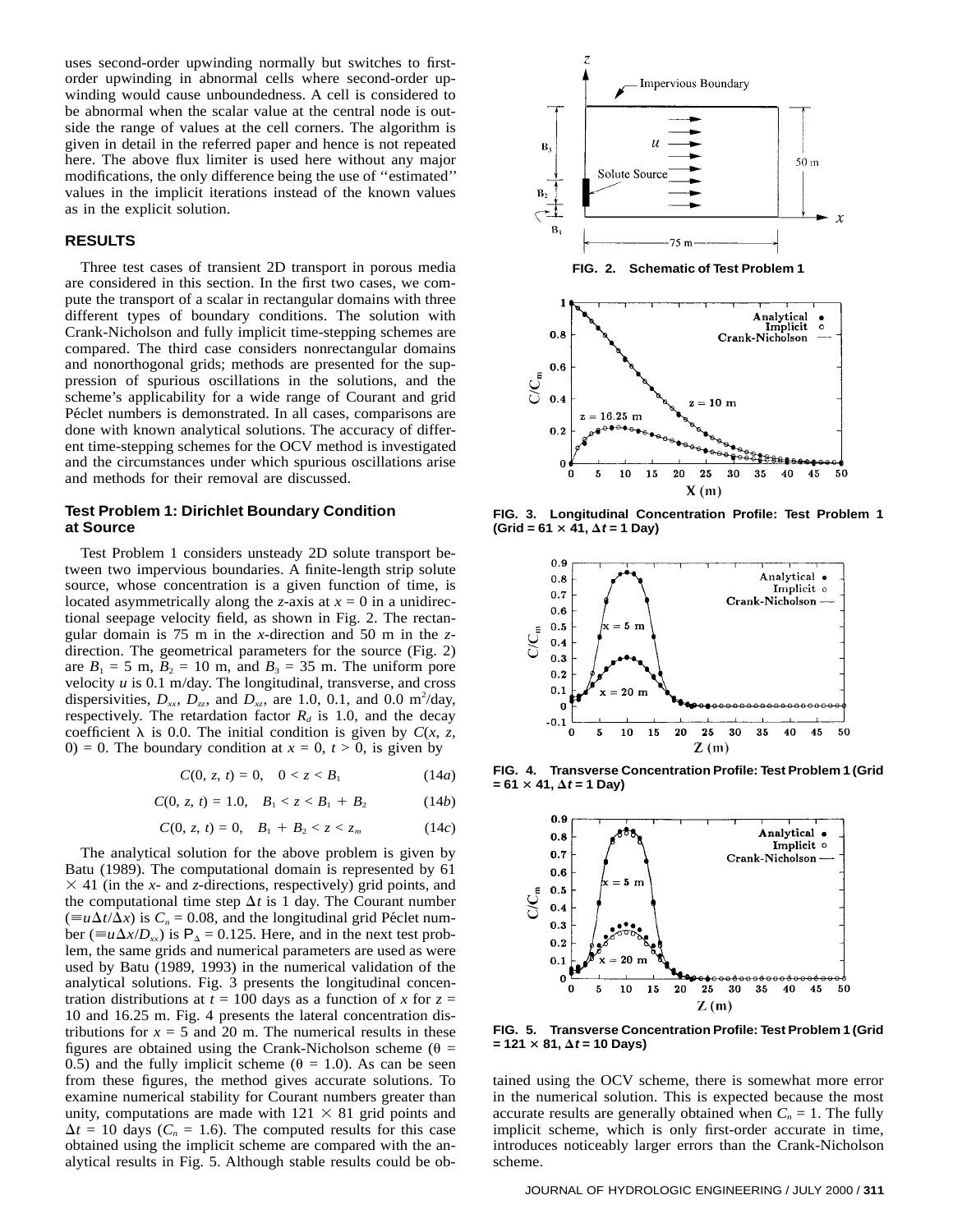#### **Test Problem 2: Mixed Boundary Condition at Source**

This example considers the 2D solute transport in a unidirectional flow field with mixed (Robin) type boundary conditions at the source. A finite-length strip solute source is located asymmetrically along the *z*-axis at  $x = 0$  in a unidirectional velocity field, as shown in Fig. 6. The domain is 185 m in the *x*-direction and 53 m in the *z*-direction. The geometrical parameters for the source (Fig. 6) are  $B_1 = 45$  m,  $B_2 = 5$  m, and  $B_3 = 3$  m. The uniform pore velocity *u* is equal to 0.15 m/day. The longitudinal, transverse, and cross dispersion coefficients,  $D_{xx}$ ,  $D_{zz}$ , and  $D_{xz}$ , are equal to 3.195, 0.645, and 0.0 m<sup>2</sup>/day, respectively. The retardation factor and the decay coefficient are equal to 1.0 and 0.0, respectively. The initial condition is given by  $C(x, z, 0) = 0$ . Boundary condition is given by

$$
F_x(0, z, t) = 0, \quad 0 < z < B_1 \tag{15a}
$$

$$
F_x(0, z, t) = uC_m, \quad B_1 < z < B_1 + B_2 \tag{15b}
$$

$$
F_x(0, z, t) = 0, \quad B_1 + B_2 < z < z_m \tag{15c}
$$

where  $C_m = 1.0$ ; and  $F_x$  = convective-dispersive flux component (the mass flow rate of solute per unit area) in the *x*direction

$$
F_x = \Phi uC - \Phi D_{xx} \frac{\partial C}{\partial x}
$$

$$
F_z = -\Phi D_{xx} \frac{\partial C}{\partial z}
$$

where  $\Phi$  = porosity (=0.25 for the problem under consideration).

The analytical solution for the above problem is given by Batu (1993). In the numerical solution, the computational domain is divided into  $48 \times 29$  nonuniform grid points (closer mesh spacing near the upstream boundary), and  $\Delta t$  is equal to 1 day  $(C_n = 0.04, P_{\Delta} = 0.18)$ . The numerical results for the





**FIG. 7. Longitudinal Concentration Profile at z = 51.5 m: Test Problem 2**



**FIG. 8. Transverse Concentration Profile at x = 22.5 m: Test Problem 2**



**FIG. 9. Temporal Variation at x, z = 8.75, 47.5 m: Test Problem 2**

normalized concentration obtained using the Crank-Nicholson scheme ( $\theta = 0.5$ ) are compared with the analytical solution in Figs. 7–9. Longitudinal and transverse concentration versus distance comparison at  $x = 51.5$  and 22.5 m are shown in Figs. 7 and 8, respectively, at a 180-day period. Fig. 9 presents the time variation of the normalized concentration at the point *x*,  $z = 8.75$ , 47.5 m. As can be seen from these figures, a good correspondence exists between the numerical results and the analytical results.

#### **Test Problem 3: Nonrectangular Domain**

In this example, a nonrectangular domain with a nonorthogonal grid, as shown in Fig. 10, is considered. The length of the domain along the *x*-axis *L* is 10 m; its lateral boundaries are given by the equation

$$
z = \pm \left[ 2.0 + 1.05 \sin \left( \frac{\pi x}{2L} \right) \right]
$$
 (16)

A strip source of length 1 m is placed center-symmetrically along the *z*-axis at  $x = 0$  in a uniform velocity field. The retardation factor and the decay coefficients are equal to 1.0 and 0.0, respectively, and  $u = 0.2$  m/day. The initial condition is given by  $C(x, z, 0) = 0$ . The boundary condition at  $x = 0$  is given by

$$
C(0, z, t) = 1, \quad \text{at the source} \tag{17a}
$$

$$
C(0, z, t) = 0, \quad \text{elsewhere} \tag{17b}
$$

Dirichlet boundary conditions are applied at the lateral boundaries. For the specification of the time varying concentrations along the lateral boundaries, the analytical solution given by Javendel et al. (1984) for the semi-infinite domain is used. The analytical solution can be written

$$
C(x, z, t) = \frac{x}{4\sqrt{(\pi D_{xx})}} \exp\left(\frac{ux}{2D_{xx}}\right) \int_0^t \exp\left[-\frac{u^2t}{4D_{xx}} - \frac{x^2}{4D_{xt}}\right] \frac{1}{t^{3/2}}
$$

$$
\cdot \left[\operatorname{erf}\left(\frac{a-z}{2\sqrt{(D_{xx}t)}}\right) + \operatorname{erf}\left(\frac{a+z}{2\sqrt{(D_{xx}t)}}\right)\right] dt
$$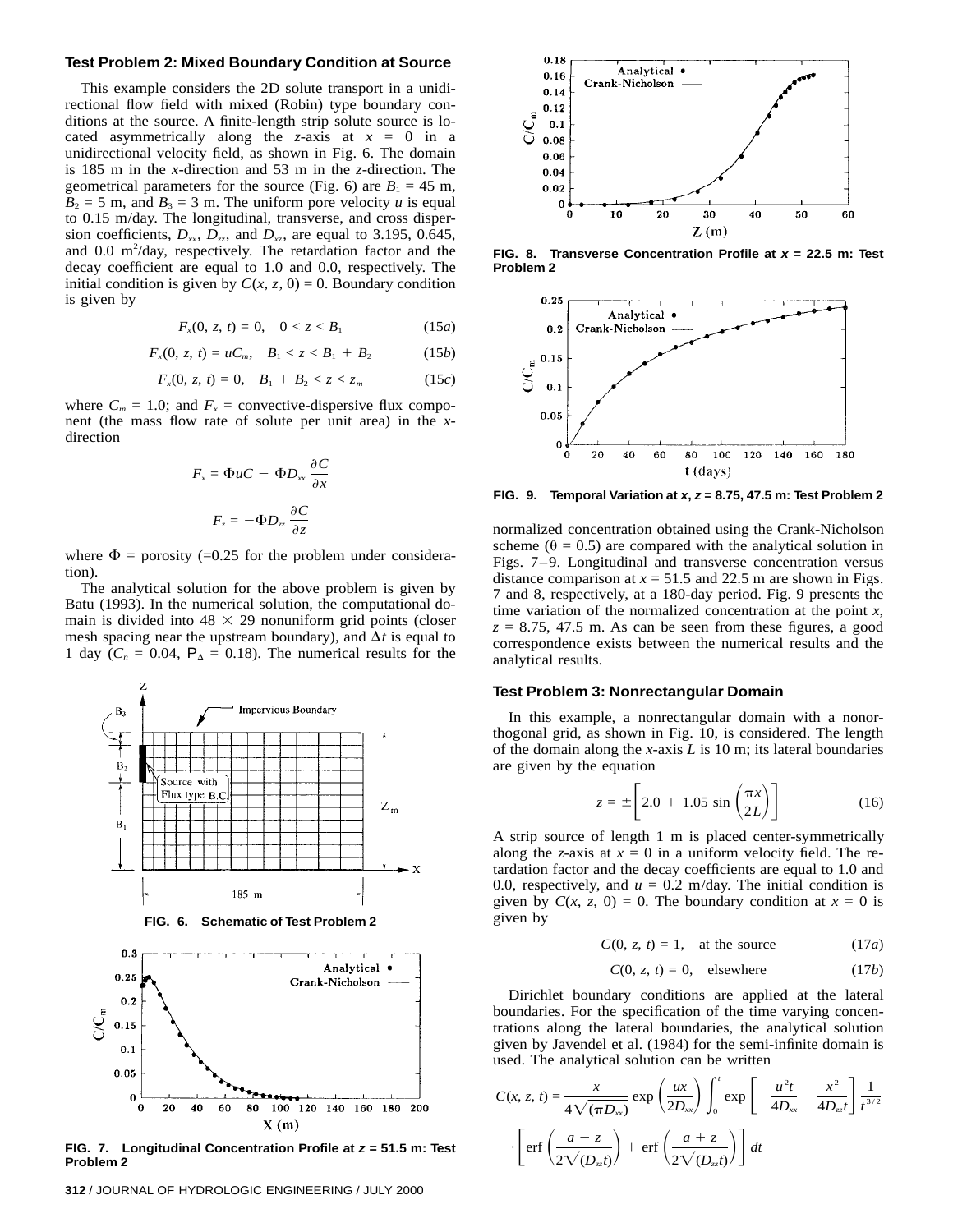

**FIG. 10. Grid Layout for Test Problem 3**



**FIG. 11. Longitudinal Concentration Profile: Test Problem 3 (P<sub>A</sub>** = 2) *FIG.* **12. Longitudinal Concentration Profile: Test Problem 3** 

where  $a = \text{half-width of the strip source at } x = 0$ . A fourthorder numerical integration is used to evaluate the above equation to obtain the concentration at the lateral boundaries, to supply the boundary conditions, as well as at any interior point if needed for comparison with the numerical solution. The computational domain is divided into  $100 \times 81$  grid points. The time step  $\Delta t$  is taken as 0.1, 0.5, 1.0, and 2.0 days, and the corresponding Courant number  $C_n$  is 0.2, 1.0, 2.0, and 4.0, respectively.

In the previous sections the Crank-Nicholson scheme has been shown to be more accurate than fully implicit time stepping. Therefore, we first investigate the solutions obtained using the Crank-Nicholson scheme for this problem. Fig. 11 shows the Crank-Nicholson solution, for various Courant numbers, for the problem at  $t = 20$  days; the longitudinal grid Péclet number  $P_{\Delta}$  is a moderate value of 2.0 ( $D_{xx} = 0.01$  m<sup>2</sup>/ day,  $D_{zz} = 0.0025 \text{ m}^2/\text{day}$ . The solutions for Courant numbers of 1.0 and 2.0 are good, whereas the solutions for  $C_n = 4.0$ are acceptable, showing only a slight overshoot. The solutions for  $C_n$  below unity all fall on the analytical solution but are not shown (to avoid clutter).

Fig. 12 shows for the same situations the Crank-Nicholson



 $(P_{\Delta} = 40)$ 

solutions for a grid Péclet number of 40.0 ( $D_{xx} = 0.0005$  m<sup>2</sup>/ day,  $D_{zz} = 0.0025 \text{ m}^2/\text{day}$  correspond to a highly convectiondominated flow. It can be seen that for this case, the solutions show overshoots—small for Courant numbers below unity but large for higher Courant numbers—which may be unacceptable in many cases.

Next, in an attempt to suppress spurious oscillations, the flux limiter for the OCV scheme is used. Fig. 13 shows numerical results for the same case ( $P_{\Delta} = 40$ ) as previously studied but with the flux limiter in use. The results clearly show that for Courant numbers of unity and below the flux limiter is successful in removing oscillations. But for higher Courant numbers, the flux limiter fails. This by itself is not surprising as the above flux limiter, like most flux limiters, uses only the neighboring cell values to detect oscillations, whereas at high Courant numbers information arrives from far cells. In general, flux limiters have been used for explicit schemes with Courant numbers below unity. No flux limiters used with second-order implicit schemes have yet been demonstrated as effective for high Courant numbers.

A different strategy can be used to avoid overshoots by in-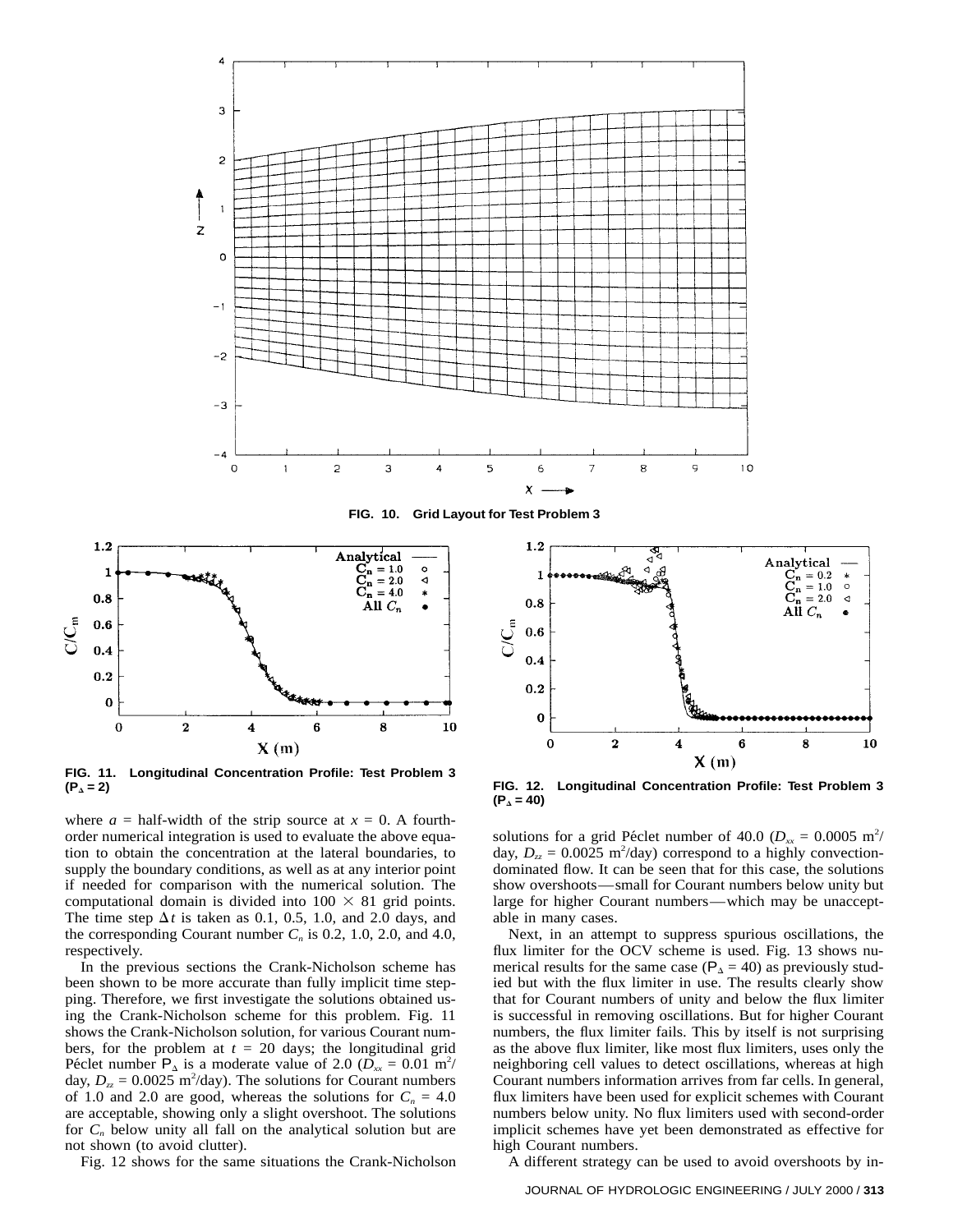

**FIG. 13. Longitudinal Concentration Profile Obtained Using** Flux Limiter: Test Problem 3 ( $P<sub>Δ</sub> = 40$ )



FIG. 14. Effect of  $\theta$  on Longitudinal Concentration Profile: **Test Problem 3 (** $P_{\Delta}$  **= 2000,**  $C_n$  **= 2)** 



**FIG. 15. Longitudinal Concentration Profile: Test Problem 3**  $(\theta = 0.7, P_{\Delta} = 2)$ 



**FIG. 16. Longitudinal Concentration Profile: Test Problem 3**  $(0 = 0.7, P_{\Delta} = 40)$ 

troducing enough numerical dissipation into the scheme by choosing the time-stepping parameter  $\theta$  as some value other than 0.5. As  $\theta$  values below 0.5 do not allow unconditional stability, only values above 0.5 are used. To use values other than  $\theta = 0.5$  is to introduce a first-order error and numerical diffusion into the time stepping; therefore, it is preferred to make the least departure from that value as possible.

Fig. 14 shows the solutions, for Courant number  $C_n = 2.0$ with  $\theta$  chosen variously, for a very high grid Péclet number of 2,000.0 ( $D_{xx} = 0.00001$ ,  $D_{zz} = 0.0$ ). The figure shows that at  $\theta = 0.5$ , Crank-Nicholson gives substantial overshoots, which decrease but do not disappear for  $\theta = 0.6$ . The value  $\theta$  $= 0.7$  does not show any overshoots. To increase  $\theta$  any further would only increase the numerical spreading, as can be seen by the  $\theta = 1.0$  solution in the figure. Therefore, for this case at least,  $\theta = 0.7$  seems an optimum compromise between numerical dispersion (oscillations) and numerical diffusion (spreading). The scheme performs satisfactorily with  $\theta = 0.7$ for a wide range of Courant and grid Péclet numbers.

Figs. 15 and 16 show the same solutions as Figs. 11 and 12, with  $P_{\Delta} = 2$  and 40, respectively, but with solutions time stepped with  $\theta = 0.7$  instead of the Crank-Nicholson scheme. The solution shows no overshoots, although slightly more spreading than Crank-Nicholson solutions.

The OCV scheme has been shown to lose little of its accuracy on mildly nonorthogonal grids when applied to steadystate problems (Verma and Eswaran 1996, 1997). Here it is shown that this feature is retained by the present implicitly time-stepped scheme. A new distorted grid is generated by perturbing each interior grid point in Fig. 10 randomly between  $\pm 10\%$  of the grid interval in the *x*-direction. A section of the distorted grid is shown in Fig. 17. Fig. 18 shows the solution at  $t = 20$  days on the grids corresponding to Figs. 10 and 17 for  $P_{\Delta} = 2,000$  and  $C_n = 1.0, 2.0,$  and 4.0. There is



**FIG. 17. Distorted Grid for Test Problem 3**



**FIG. 18. Effect of Grid Distortion on Longitudinal Concentration Profile: Test Problem 3 (** $\theta$  **= 0.7, P<sub>** $\Delta$ **</sub> = 2,000, C<sub>n</sub> > 1)**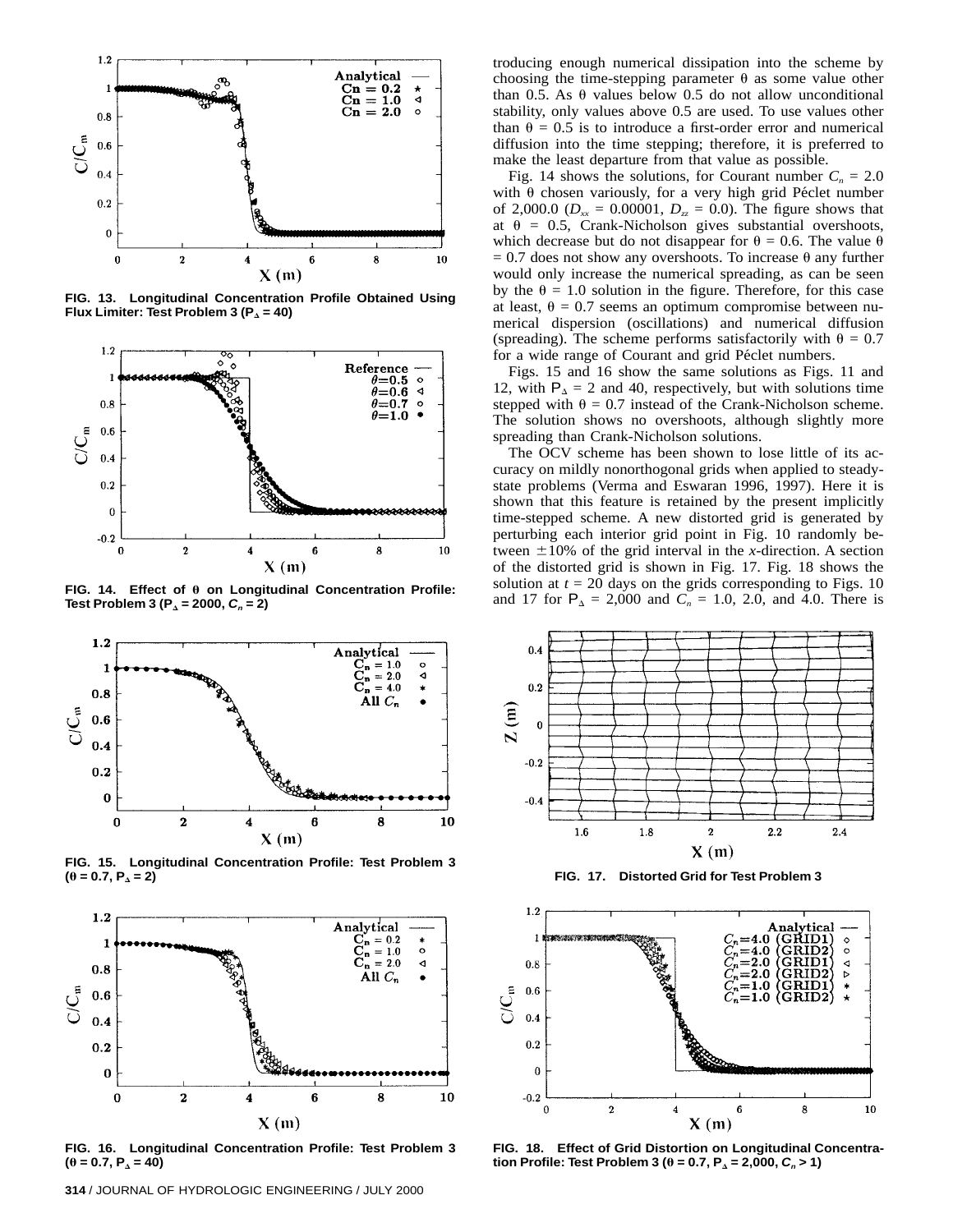

**FIG. 19. Effect of Grid Distortion on Longitudinal Concentration Profile: Test Problem 3 (** $\theta$  **= 0.7,**  $P_{\Delta}$  **= 2,000,**  $C_n$  **< 1)** 

little deterioration of accuracy due to grid distortion. This holds true even for  $C_n$  below unity, as shown in Fig. 19. These figures also show that numerical spreading of the solution increases unambiguously with the Courant number, as can be expected. The results in Figs. 18 and 19 are obtained using the scheme with  $\theta = 0.7$  and the flux limiter. The flux limiter does not seem to affect the final solution for a Courant number greater than unity but does stabilize the time-stepping scheme. For example, in this case without the flux limiter, there could not be convergence beyond  $C_n = 1.0$ . (However, if convergence is obtained for  $C_n > 1$ , the solutions with and without the flux limiter are almost the same.)

## **CONCLUSIONS**

In this study, an OCV technique is presented for solving the transient 2D solute transport equation for ground-water flows. Considered are 2D domains with orthogonal and nonorthogonal grids. An isoparametric formulation is used to compute diffusion and to introduce higher order upwinding. An implicit formulation is used for time stepping.

The numerical technique is verified using the 2D analytical solutions. The test cases for verification include Dirichlet, Neumann, and mixed boundary conditions. It is shown that the Crank-Nicholson scheme is most accurate for diffusiondominated flows (with grid Péclet number  $\langle 2 \rangle$  but introduces spurious oscillations for convection-dominated flows. The flux limiter used in this study can remove the oscillations for Courant numbers below unity. For higher Courant numbers in convection-dominated flows, spurious oscillations can be avoided by using a value other than 0.5 for the implicit weighting factor; although because of this, the scheme does not retain formal second-order accuracy. For a wide range of Courant and grid Péclet numbers,  $\theta = 0.7$  is shown to result in an optimum compromise between numerical dispersion (oscillations) and numerical diffusion (spreading). The effect on accuracy of mild nonorthogonality of the grids is shown to be insignificant.

#### **APPENDIX I. TERMS**

#### **Diffusion Terms**

For the face 1 (i.e.,  $k = 1$ ) at the midpoint (i.e.,  $\xi = 0$ ,  $\eta =$  $-1$ ) of the control surface as shown in Figs. 1(b and c), the diffusion coefficients are shown below

$$
DIFF_{-1}(kk) = \left( D_{xx}^{(1)} \frac{\partial N_{kk}}{\partial x} \Big|_{(0,-1)} \Delta z^{(1)} + D_{xz}^{(1)} \frac{\partial N_{kk}}{\partial z} \Big|_{(0,-1)} \Delta z^{(1)} - D_{zx}^{(1)} \frac{\partial N_{kk}}{\partial x} \Big|_{(0,-1)} \Delta z^{(1)} - D_{zx}^{(1)} \frac{\partial N_{kk}}{\partial z} \Big|_{(0,-1)} \Delta x^{(1)} \right)
$$

where  $kk = 1-5$  are the local node numbers in the counterclockwise sense, as shown in Fig. 1(c). The other terms on the right-hand side of the above expression have already been defined. Similarly for the control-volume faces 2–4, the diffusion coefficients are, respectively, as follows:

$$
DIFF_{-2}(kk) = \left(D_{xx}^{(2)} \frac{\partial N_{kk}}{\partial x}\Big|_{(1,0)} \Delta z^{(2)} + D_{xz}^{(2)} \frac{\partial N_{kk}}{\partial z}\Big|_{(1,0)} \Delta z^{(2)}
$$

$$
- D_{zx}^{(2)} \frac{\partial N_{kk}}{\partial x}\Big|_{(1,0)} \Delta x^{(2)} - D_{zz}^{(2)} \frac{\partial N_{kk}}{\partial z}\Big|_{(1,0)} \Delta x^{(2)}
$$

$$
DIFF_{-3}(kk) = \left(D_{xx}^{(3)} \frac{\partial N_{kk}}{\partial x}\Big|_{(0,1)} \Delta z^{(3)} + D_{xz}^{(3)} \frac{\partial N_{kk}}{\partial z}\Big|_{(0,1)} \Delta z^{(3)}
$$

$$
- D_{zx}^{(3)} \frac{\partial N_{kk}}{\partial x}\Big|_{(0,1)} \Delta x^{(3)} - D_{zz}^{(3)} \frac{\partial N_{kk}}{\partial z}\Big|_{(0,1)} \Delta x^{(3)}
$$

$$
DIFF_{-4}(kk) = \left(D_{xx}^{(4)} \frac{\partial N_{kk}}{\partial x}\Big|_{(-1,0)} \Delta z^{(4)} + D_{xz}^{(4)} \frac{\partial N_{kk}}{\partial z}\Big|_{(-1,0)} \Delta z^{(4)}
$$

$$
- D_{zx}^{(4)} \frac{\partial N_{kk}}{\partial x}\Big|_{(-1,0)} \Delta x^{(4)} - D_{zz}^{(4)} \frac{\partial N_{kk}}{\partial z}\Big|_{(-1,0)} \Delta x^{(4)}
$$

where  $kk = 1-5$ . If we define local nodes  $1-4$  as the west, south, east, and north neighbors, respectively, for the node *p*, the final expression for the diffusion coefficients for a control volume can be expressed

$$
D_W = DIFF_{-1}(1) + DIFF_{-2}(1) + DIFF_{-3}(1) + DIFF_{-4}(1)
$$
\n
$$
D_s = DIFF_{-1}(2) + DIFF_{-2}(2) + DIFF_{-3}(2) + DIFF_{-4}(2)
$$
\n
$$
D_E = DIFF_{-1}(3) + DIFF_{-2}(3) + DIFF_{-3}(3) + DIFF_{-4}(3)
$$
\n
$$
D_N = DIFF_{-1}(4) + DIFF_{-2}(4) + DIFF_{-3}(4) + DIFF_{-4}(4)
$$
\n
$$
D_P = DIFF_{-1}(5) + DIFF_{-2}(5) + DIFF_{-3}(5) + DIFF_{-4}(5)
$$

#### **Convection Term**

For face 1, again at the midpoint, the convection term is approximated

$$
CONV_{-}1 = (C^{(1)}F^{(1)}|_{mid} = (N_k C_k)^{(1)}F^{(1)}|_{mid}, \quad k = 1-5
$$

Here, midpoint is  $(\xi = 0, \eta = -1)$  for the positive value of  $F^{(1)}$  and  $(\xi = 0, \eta = 1)$  for the negative  $F^{(1)}$ . Combining both the possibilities in a single expression, we get

$$
CONV_{-}1 = \max(F^{(1)}, 0)[C_{-}1(1)C_{i-1,j} + C_{-}1(2)C_{i,j-1} + C_{-}1(3)C_{i+1,j}]
$$

 $+ C_{-1}(4)C_{i,j+1} + C_{-1}(5)C_{i,j}$  |  $-$  max( $-F^{(1)}, 0$ )[ $C_{-1}(1)(1)C_{i-2,j-1}$ 

+ 
$$
C_{-}11(2)C_{i-1,j-2}
$$
 +  $C_{-}11(3)C_{i,j-1}$  +  $C_{-}11(4)C_{i-1,j}$  +  $C_{-}11(5)C_{i-1,j-1}$ 

A similar expression for other surfaces (*CONV*<sub>2</sub>, *CONV*<sub>2</sub>3, and *CONV*<sub>-4</sub>) of a control volume can be obtained. Rearranging the terms and writing expressions for each node of a control volume, we get

- $C_w = [C_1(1) \max(F^{(1)}, 0) + C_2(1) \max(F^{(2)}, 0) + C_3(1) \max(F^{(3)}, 0)$ 
	- $+ C_4(1) \max(F^{(4)}, 0) [C_1 1(4) \max(-F^{(1)}, 0)]$
	- $+ C_44(2) \text{max}(-F^{(4)}, 0)$ ]
- $C_E = [C_1(3) \max(F^{(1)}, 0) + C_2(3) \max(F^{(2)}, 0) + C_3(3) \max(F^{(3)}, 0)$ 
	- $+ C_{-}4(3) \max(F^{(4)}, 0) [C_{-}22(4) \max(-F^{(2)}, 0)]$
	- $+ C_{-}33(2)$ max $(-F^{(3)}, 0)$ ]

 $C_N = [C_1(4) \max(F^{(1)}, 0) + C_2(4) \max(F^{(2)}, 0) + C_3(4) \max(F^{(3)}, 0)$ 

- $+ C_4(4) \max(F^{(4)}, 0)] [C_3(1) \max(-F^{(3)}, 0)]$
- $+ C_44(3) \text{max}(-F^{(4)}, 0)$ ]

JOURNAL OF HYDROLOGIC ENGINEERING / JULY 2000 / **315**